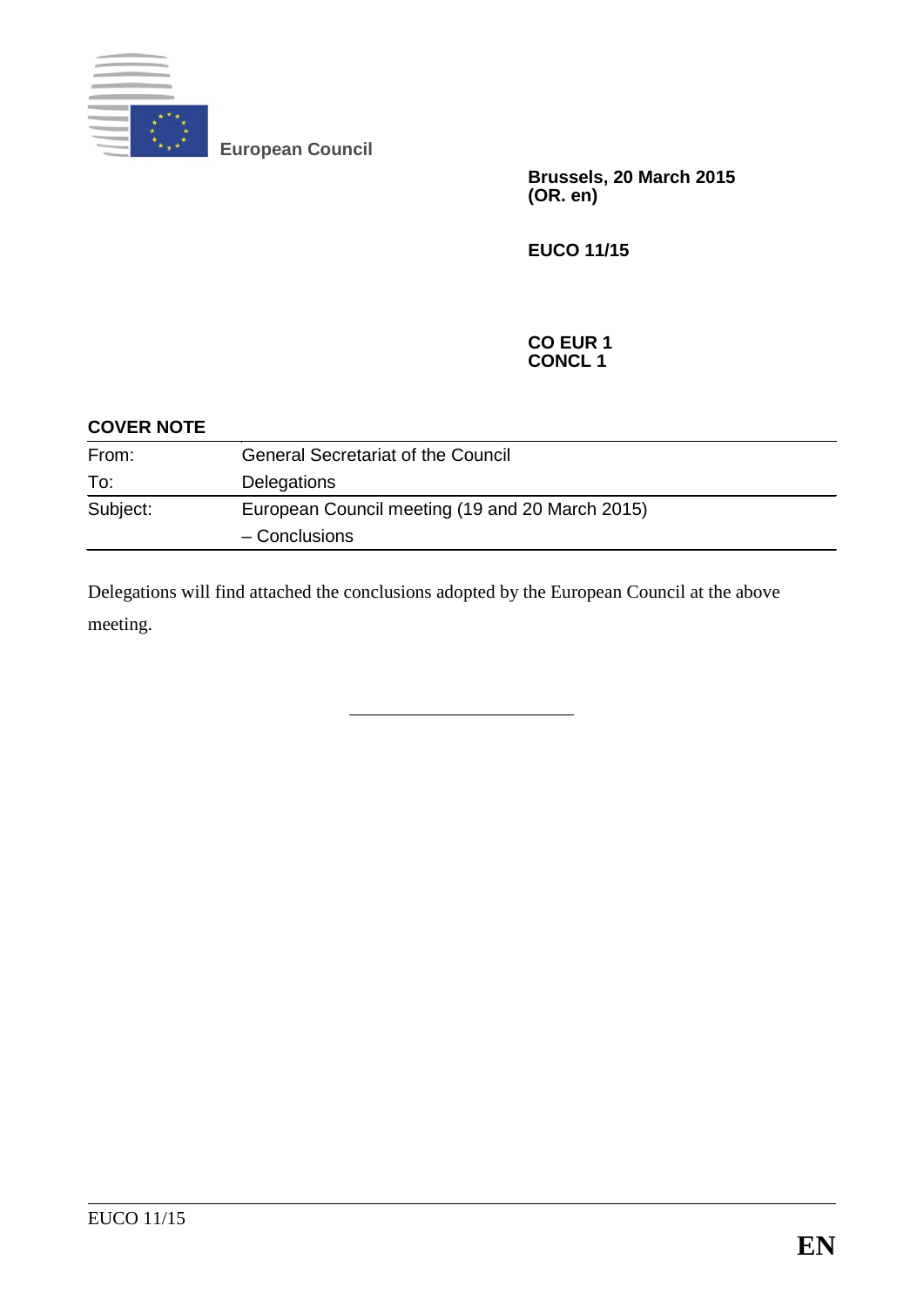# **I. ENERGY UNION**

- 1. The EU is committed to building an Energy Union with a forward-looking climate policy on the basis of the Commission's framework strategy, whose five dimensions are closely interrelated and mutually reinforcing (energy security, solidarity and trust; a fully integrated European energy market; energy efficiency contributing to moderation of demand; decarbonising the economy; and research, innovation and competitiveness). The EU institutions and the Member States will take work forward and the Council will report to the European Council before December. The European Council will continue to give guidance.
- 2. While emphasising the importance of all dimensions of the Energy Union, today, the European Council focused on some of the aspects and called for:
	- a) accelerating infrastructure projects, including interconnections in particular to peripheral regions, for electricity and gas**[1](#page-0-0)** to ensure energy security and a wellfunctioning internal energy market;
	- b) fully implementing and rigorously enforcing existing energy legislation;
	- c) reinforcing the legislative framework for the security of supply for electricity and gas; energy security can also be strengthened by robust grids, increased energy efficiency and having recourse to indigenous resources as well as safe and sustainable low carbon technologies;

<sup>1</sup> The recent agreement by France, Portugal, Spain, the Commission and the EIB is a welcome step towards achieving the 10% electricity interconnections objective by 2020; the agreement by the Baltic States to proceed towards synchronous operation of Member States within the Continental European Network contributes also to the increase of energy security, as does the work of the Central East South Europe Gas Connectivity High Level Group. In this context, the setting up by the Commission of Regional High Level Groups composed by all relevant key players to ensure regular monitoring of progress in the selection and financing of Projects of Common Interest is encouraged.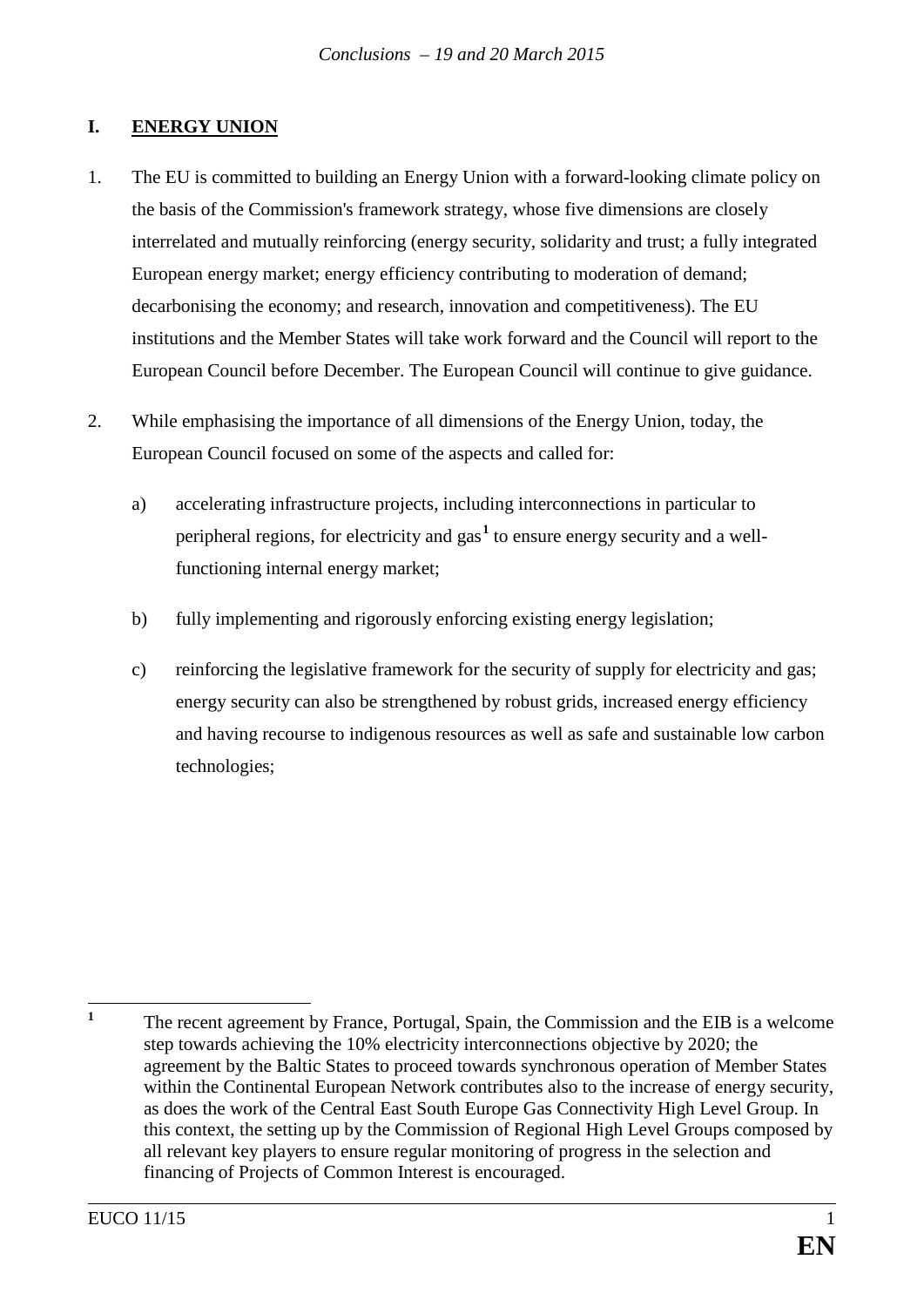- d) ensuring full compliance with EU law of all agreements related to the buying of gas from external suppliers, notably by reinforcing transparency of such agreements and compatibility with EU energy security provisions. As regards commercial gas supply contracts, the confidentiality of commercially sensitive information needs to be guaranteed;
- e) assessing options for voluntary demand aggregation mechanisms in full compliance with WTO and EU competition rules;
- f) developing a more effective, flexible market design which should go together with enhanced regional cooperation, including with neighbouring countries, and help integrate renewables, while ensuring that public intervention is compatible with the internal market and that the right of Member States to decide on their own energy mix is respected. This will help provide affordable energy to households and industry;
- g) reviewing and developing legislation related to emissions reduction, energy-efficiency and renewables to underpin the agreed 2030 targets; developing a reliable and transparent governance system;
- h) developing an energy and climate-related technology and innovation strategy, including for example on the next generation of renewables, on electricity storage and carbon capture and storage, on improving energy efficiency in the housing sector as well as on sustainable transport;
- i) using all external policy instruments to establish strategic energy partnerships with increasingly important producing and transit countries, notably with a view to promoting energy security, while ensuring that the sovereignty and sovereign rights of Member States to explore and develop their natural resources are safeguarded.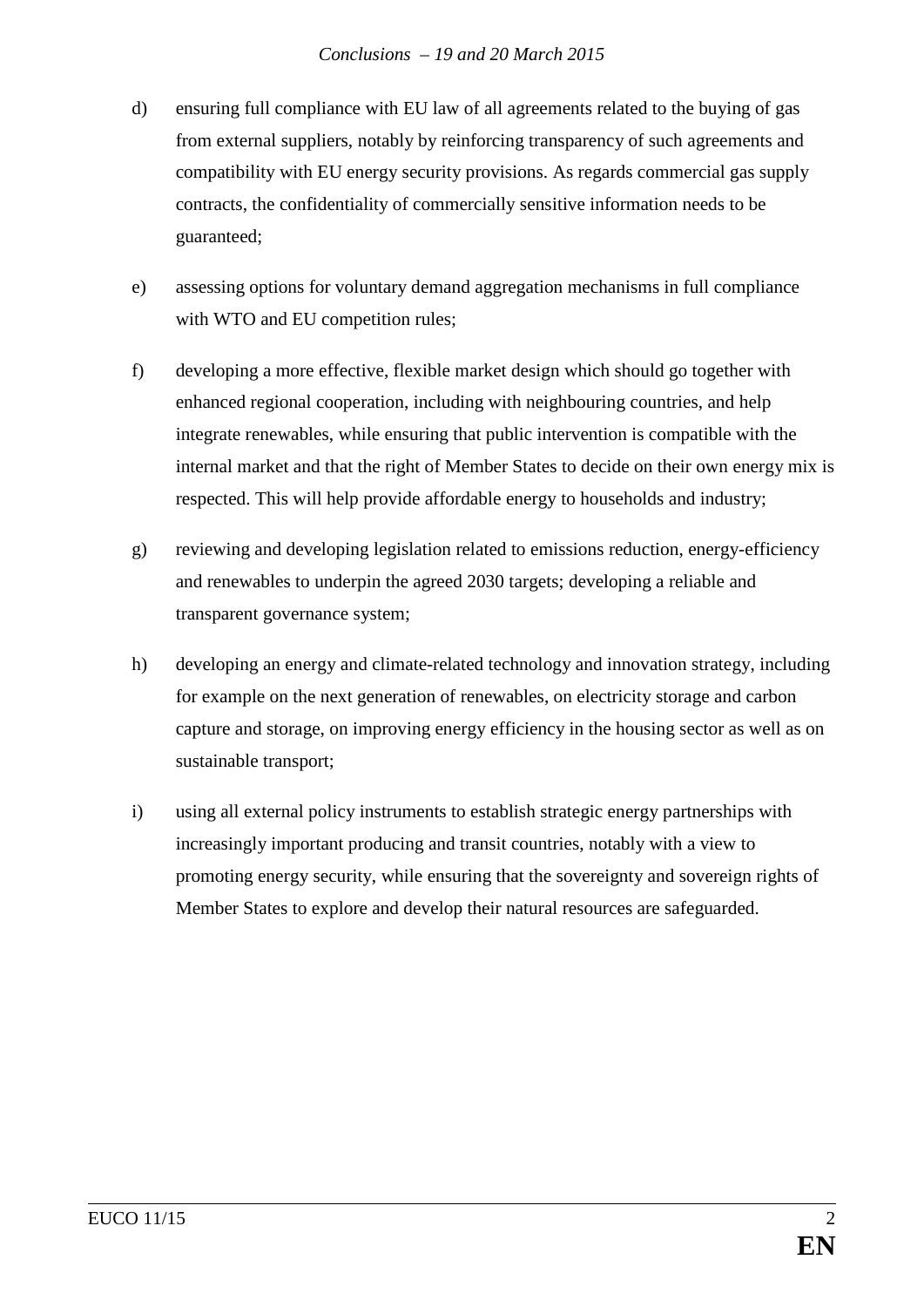3. The European Council supports a strong coordinated action through an active European climate diplomacy ahead of the COP21 in Paris, in line with the ambitious objective fixed by the October 2014 European Council, as reflected in the contribution submitted recently by the EU and its Member States. It urges all Parties in a position to do so, including major economies, to submit their contributions by the end of March. It is also necessary to intensify work on solutions on financing, technology transfer and capacity-building, which are key issues in view of an ambitious agreement in Paris.

## **II. EUROPEAN SEMESTER / GROWTH AND JOBS**

- 4. The European Council held an exchange of views on the economic situation in Europe and on the implementation of key structural reforms undertaken by Member States. It endorsed the three main pillars of the Annual Growth Survey (investment, structural reforms and growthfriendly fiscal consolidation) and invited Member States to reflect these priorities in their forthcoming National Reform Programmes and Stability or Convergence Programmes.
- 5. The general approach reached by the Council on the European Fund for Strategic Investments (EFSI) is an important step towards an agreement by the co-legislators on the legislative act by June, so that the EFSI can be fully deployed from mid-2015. Cooperation between the EIB Group and national promotional banks needs to be strengthened and the EFSI should complement and be additional to ongoing EU programmes and traditional EIB Group activities.
- 6. The European Council discussed the state of play in the negotiations with the US on TTIP. The EU and the US should make every effort to conclude negotiations on an ambitious, comprehensive and mutually beneficial agreement by the end of the year. Member States and the Commission should step up efforts to communicate the benefits of the agreement and to enhance dialogue with civil society.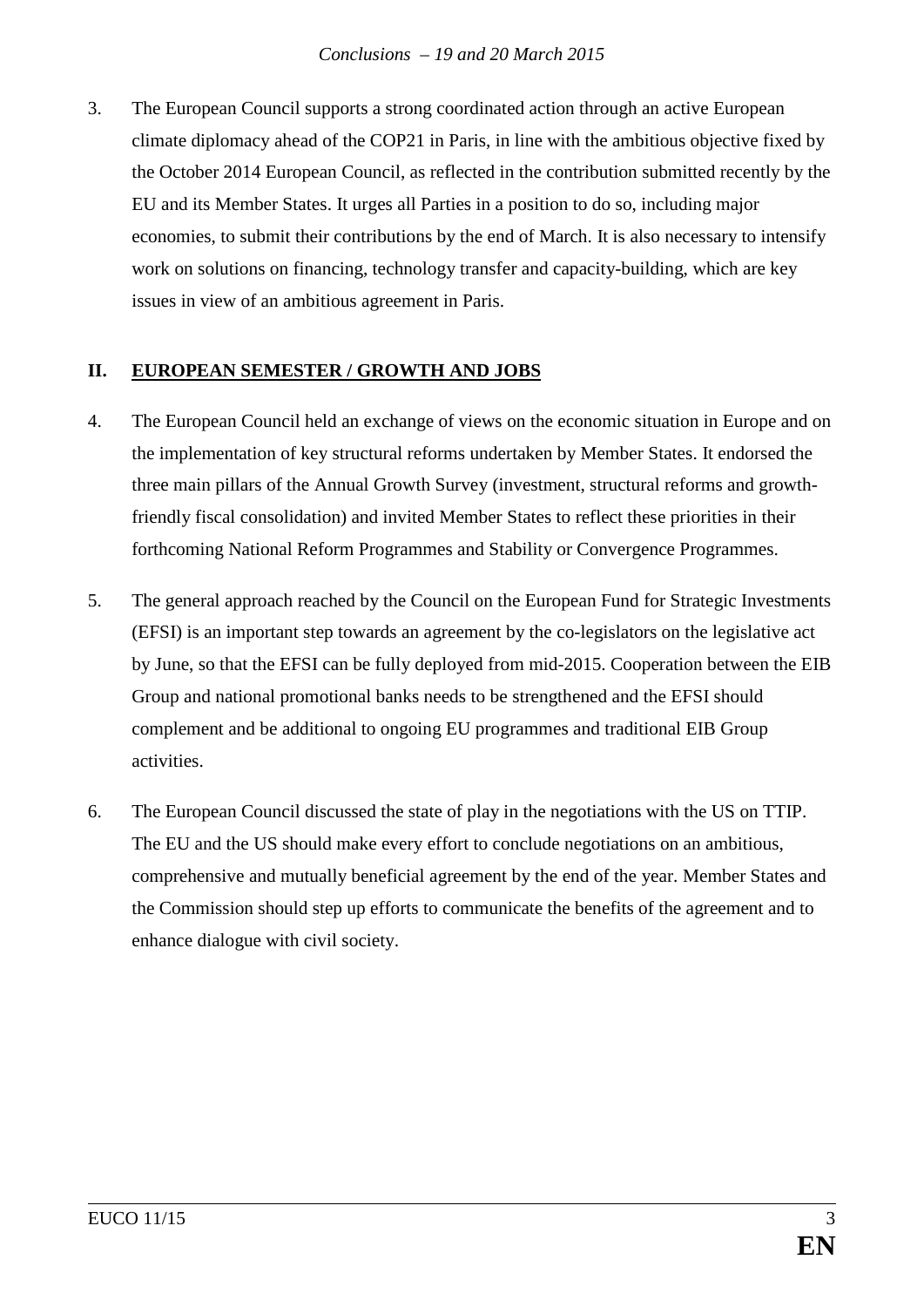## **III. EXTERNAL RELATIONS**

### *European Neighbourhood Policy*

7. The ongoing review of the European Neighbourhood Policy should ensure the continued deep involvement of the EU with both Eastern and Southern partners. The European Council will have a broader discussion on the Southern Neighbourhood in October. In this context, the European Council welcomed the ministerial meeting to be held in Barcelona on 13 April which will provide a unique opportunity to hear our southern partners' views.

### *Eastern Partnership Summit in Riga*

8. The EU is fully committed to the Eastern Partnership. It will strengthen, in a differentiated way, relations with each of its six partners. Particular efforts should be devoted to advance cooperation in state building, mobility and people-to-people contacts, market opportunities and interconnections. The European Council looks forward to the earliest possible ratification by all Member States of the Association Agreements/Deep and Comprehensive Free Trade Areas (AAs/DCFTAs) with Georgia, Republic of Moldova and Ukraine.

#### *Russia/Ukraine*

- 9. The European Council called on all parties to swiftly and fully implement the Minsk agreements and honour their commitments, and underlined the Russian authorities' responsibility in this regard. The EU stands ready to support the process, notably as regards the OSCE's ability and capacity to monitor and verify the implementation of the Minsk agreements, and will continue efforts in the trilateral processes on energy and EU-Ukraine DCFTA implementation.
- 10. The European Council agreed that the duration of the restrictive measures against the Russian Federation, adopted on 31 July 2014 and enhanced on 8 September 2014, should be clearly linked to the complete implementation of the Minsk agreements, bearing in mind that this is only foreseen by 31 December 2015. The necessary decisions will be taken in the coming months. The European Council stands ready to take further measures if necessary.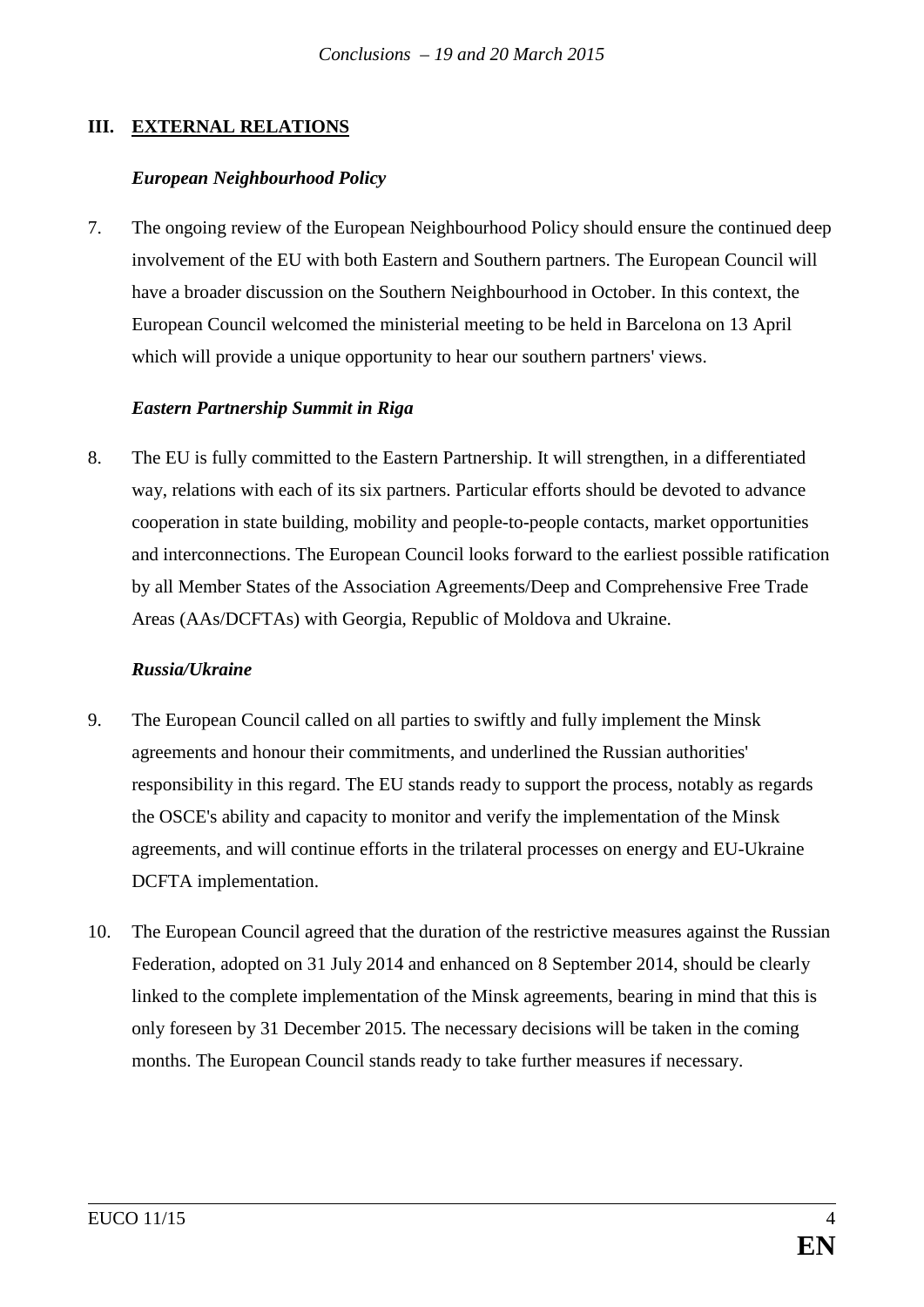- 11. The European Council does not recognize and continues to condemn the illegal annexation of Crimea and Sevastopol by the Russian Federation and will remain committed to fully implement its non-recognition policy.
- 12. The EU will continue to support Ukraine's reform process, together with other donors and in line with IMF conditionality. The European Council called for the third Macro-Financial Assistance package for Ukraine to be adopted as a matter of urgency. It acknowledged the Ukrainian government's reform efforts so far and called on it to further intensify its work.
- 13. The European Council stressed the need to challenge Russia's ongoing disinformation campaigns and invited the High Representative, in cooperation with Member States and EU institutions, to prepare by June an action plan on strategic communication. The establishment of a communication team is a first step in this regard.

## *Libya*

- 14. The crisis in Libya is a serious challenge to international peace and security requiring the EU's full attention. The European Council called for an immediate and unconditional ceasefire and for Libyan parties to rapidly agree on a Government of National Unity. Only a political solution can provide a sustainable way towards a democratic transition. The EU is committed to ongoing UN efforts and will reinforce its current support to UNSMIL and the unity process. It commends the work of the Special Representative of the UN Secretary General.
- 15. As soon as agreement to form a Government of National Unity is found, the EU stands ready, with countries in the region and international partners, to contribute to its implementation by making full use of all its instruments. The High Representative will present proposals as agreed at the Council on 16 March 2015. The EU will step up its engagement on counterterrorism in the region, with relevant partners.